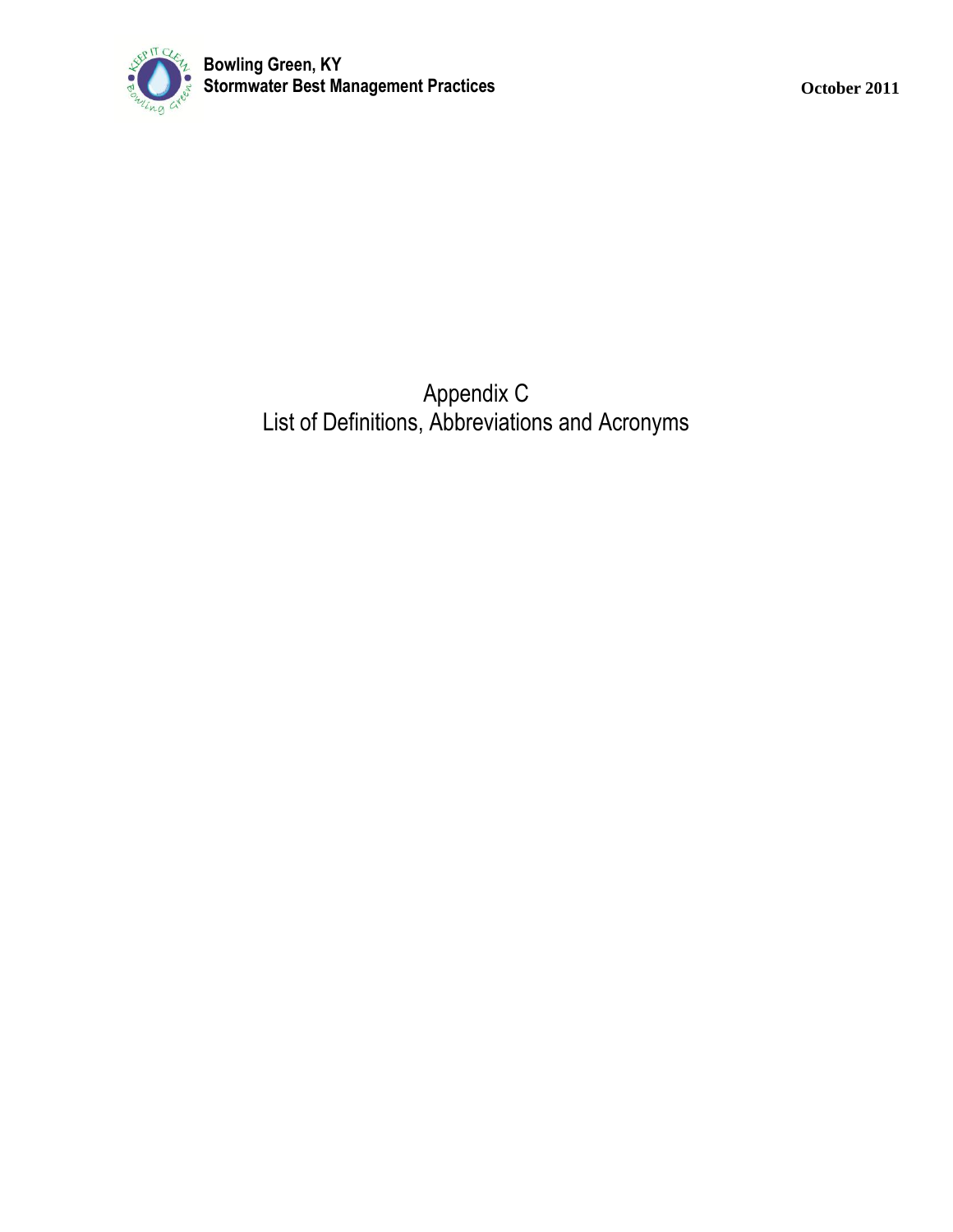## **1. Definitions**

 "As soon as practicable" shall mean when site at the earliest possible time when external factors such as inclement weather would not prevent completion of the task

 "Authorized Enforcement Agency" shall mean the Bowling Green Public Works Department, City Engineer (or designated subordinates).

"Best Management Practice (BMP)" shall mean a measure that is implemented to protect water quality and reduce the potential for pollution associated with storm water runoff. These could include schedules of activities, prohibitions of practices, general good housekeeping practices, pollution prevention and educational practices, maintenance procedures and other management practices to prevent or reduce the discharge of pollutants directly or indirectly to storm water, receiving waters, any natural drainage crevice, karst feature, ditch, known subterranean water channel, closed systems or catch basins, conveyance or the MS4. BMPs also include treatment practices, operating procedures and practices to control site runoff, spillage or leaks, sludge or water disposal, or drainage from raw materials storage.

"Blue Line Streams" shall mean streams that are represented on the most recent version of the United States Department of the Interior Geological Survey 1:24,000 USGS quadrangle maps.

"Certified Contractor" shall mean a person who has received Erosion Prevention and Sediment Control (EPSC) training and is licensed by the City of Bowling Green to inspect and maintain erosion prevention and sediment control practices.

"Channel" shall mean a natural or constructed/manmade watercourse with definite bed and banks to confine and conduct continuously or periodically flowing water. Channel flow is that water which is flowing within the limits of the defined channel.

"Clean Water Act (CWA)" shall mean those Federal regulations (33 U.S.C - 1251 et seq. and any subsequent amendments thereto) that prohibit the discharge of pollutants to waters of the United States unless such discharge is in accordance with an approved National Pollutant Discharge Elimination System (NPDES) permit.

"Clearing" shall mean any activity that removes vegetative surface cover.

"Construction Activity" shall mean any activities subject to NPDES construction permits issued by the United States Environmental Protection Agency (USEPA) or the Kentucky Division of Water (KDOW). Currently these include construction projects resulting in land disturbance of one (1) acre or more. Such activities include, but are not limited to, clearing and grubbing, grading, excavating and demolition.

"Conveyance" shall include, but not be limited to, any of the following: blue line streams, channel, drainage basin, drainage way, drainage/dry well, ephemeral stream, flood plain, karst feature, public storm drain, storm drainage system, waterbody, watercourse or waterway.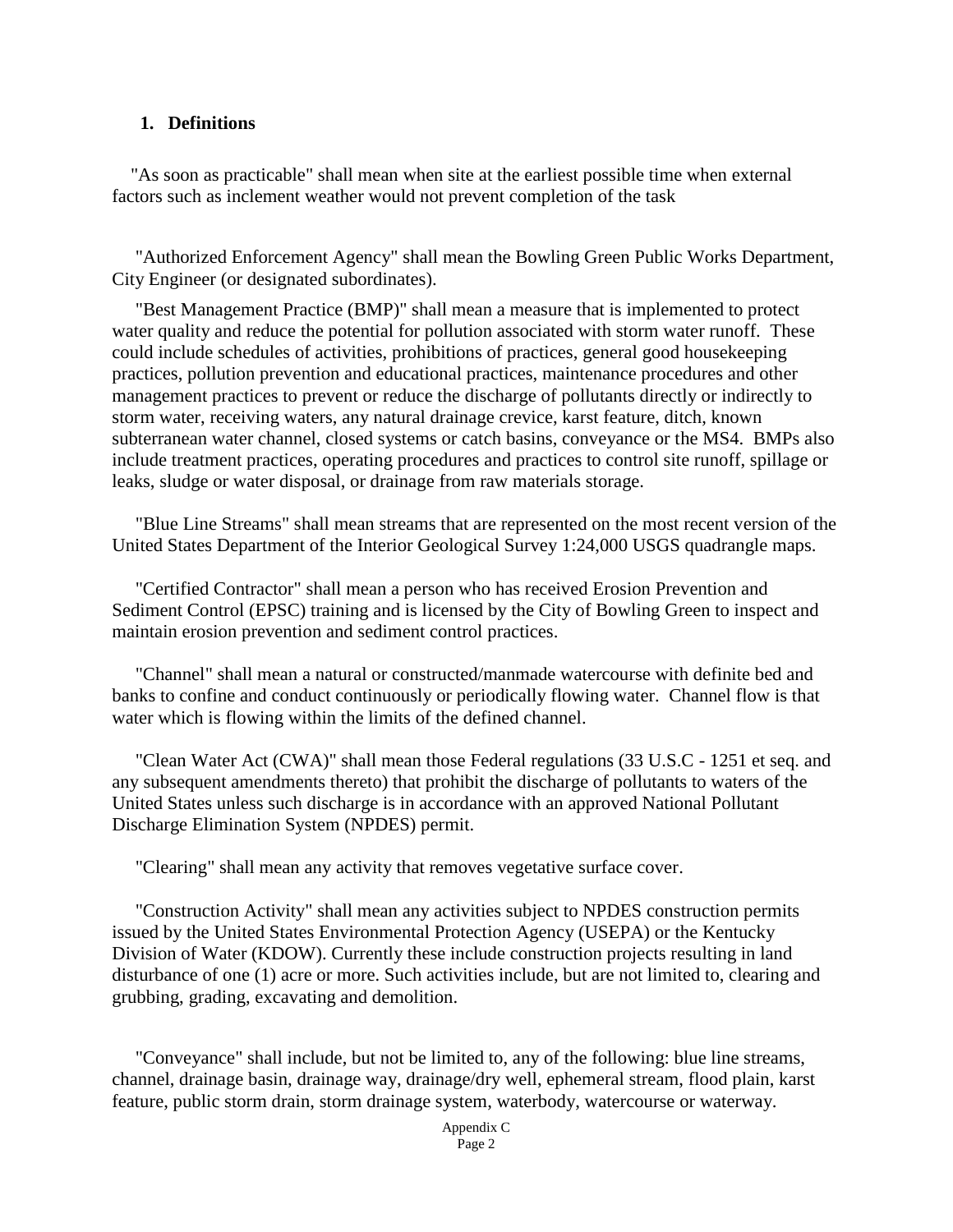"Critical Area" shall mean a site difficult to stabilize due to exposed subsoil, steep slope, extent of exposure or other conditions.

"Critical Flood Area" shall mean a watershed that has a FEMA Zone "A," or "AE" within the site or a location of historical flooding of roads or structures.

"Detention" shall mean the temporary delay of storm runoff prior to discharge into receiving waters.

"Developer" shall mean any individual, firm, corporation, limited liability company, association, partnership, trust or other business entity involved in commencing proceedings to affect development of land for developers or others.

"Drainage Basin" shall mean a storage area to collect storm water.

"Drainage Way" shall mean any channel that conveys surface runoff throughout the site.

"Drainage/Dry Well" shall mean a bored, drilled, driven, dug, or naturally occurring shaft or hole with a depth greater than the largest surface dimension; used to drain surface fluid, primarily storm water runoff, into a subsurface formation.

"Ephemeral Stream" shall mean a stream or part of a stream that flows only in direct response to precipitation or snowmelt. Its channel is above the water table at all times.

"Erosion" shall mean the wearing away of land surface by the action of wind, water, gravity, ice, or any combination of those forces.

"Erosion Prevention Sediment Control Plan (EPSC)" shall mean a set of plans prepared by or under the direction of a licensed professional engineer detailing the specific measures and sequencing to be used to control sediment and erosion on a development site during and after construction.

"Excavation" shall mean any portion of land surface or area from which earth has been removed or will be removed; the depth below original ground surface to remaining surface.

"Existing Grade" shall mean the slope or elevation of existing ground surface prior to cutting or filling.

"Fill" shall mean the portion of land surface to area to which soil, rock, or other materials have been or will be added; height above original ground surface after the material has been or will be added.

"Finished Grade" shall mean the final slope or elevation of the ground surface after cutting or filling.

"Flood Plain" shall mean the relatively flat or lowland area adjoining a river, stream,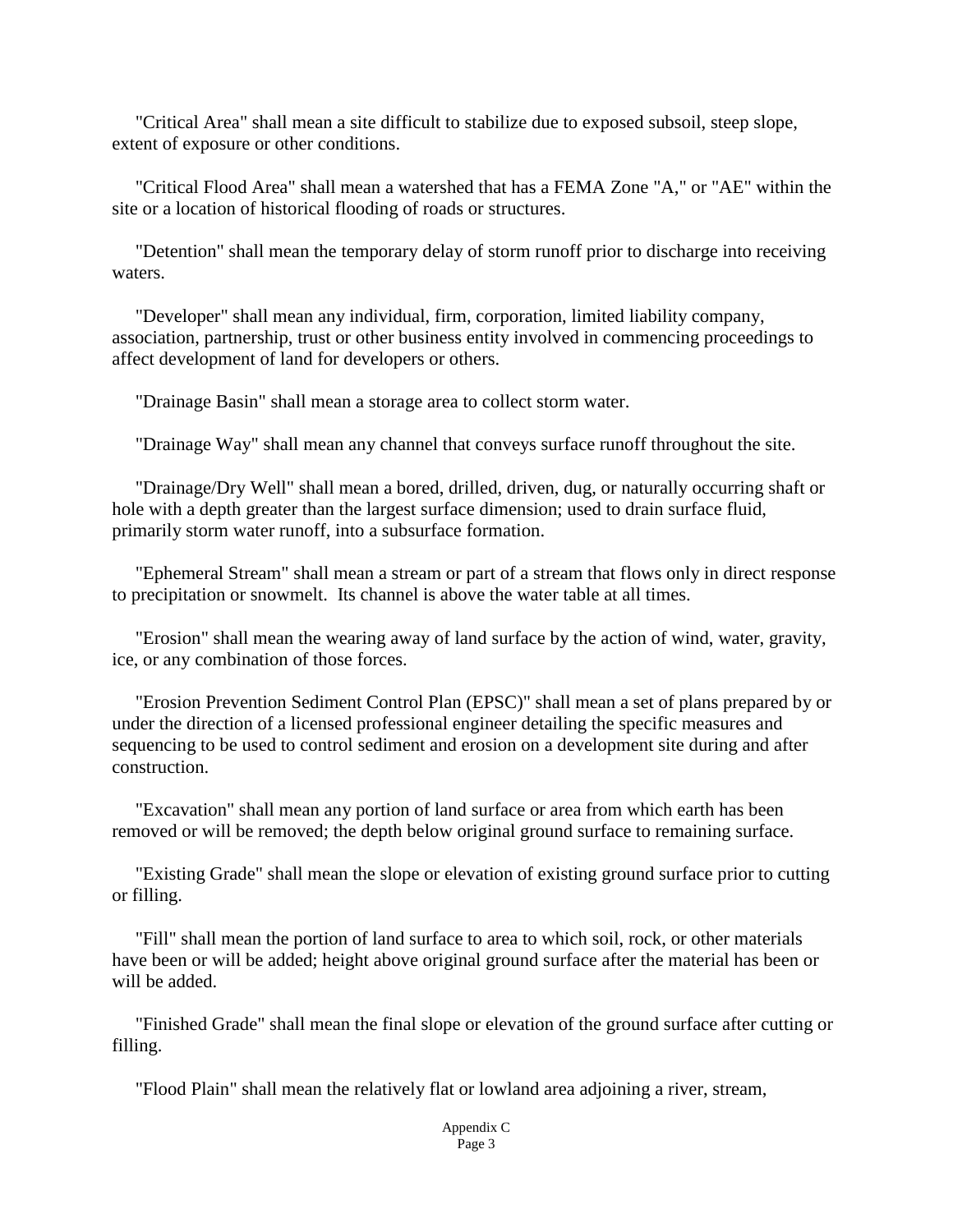watercourse, lake, or other body of standing water, which has been or may be covered temporarily by floodwater. For purposes of this ordinance, the flood plain is defined as the area encompassed by a 100-year storm having a one percent chance of being equaled or exceeded in any given year.

"Grading" shall mean any stripping, cutting, filling, or stockpiling of earth or land, including the land in its cut or filled condition, to create new grades.

"Hazardous Materials" shall mean any material, including any substance, waste or combination thereof which because of its quantity, concentration, physical, chemical or infectious characteristics may cause or significantly contribute to a potential hazard to human health or safety, property, or the environment when improperly treated, stored, transported, disposed of or otherwise managed.

"Illegal Discharge" shall mean any direct or indirect non-storm water discharge to the MS4, or conveyance, except as exempted in paragraph number 5 of Section 21-2.04 hereinbelow.

"Illicit Connections" shall mean any of the following:

(a) Any drain or conveyance, whether on the surface or subsurface, which allows an illegal discharge to enter the MS4 or conveyance. This includes, but is not limited to, any conveyances which allow any non-storm water discharge, including sewage, process wastewater and wash water to enter the MS4 or conveyance.

(b) Any connections to the MS4 or conveyance, regardless of whether said connection had been previously allowed, permitted or approved by the City of Bowling Green or any drain or connection from a commercial or industrial land use to the MS4 or conveyance which has not been documented in plans, maps or equivalent records and approved by the authorized enforcement agency.

"Impervious Surface" shall mean a term applied to any ground or structural surface that water cannot penetrate or through which water penetrates with great difficulty.

"Industrial Activity" shall mean activities subject to NPDES Industrial Permits as defined in 40 CFR, Section 122.26 (b)(14).

"Karst Feature" shall mean any cave, sinkhole, sinking stream, bluehole, crevice, spring, lost river, karst window or any other geologic feature associated with karst terrain.

"Kentucky Division of Water (KYDOW) General Permit (KGP)" shall mean an agreement between the regulating authority and the Permittee, which specifies conservation practices that shall be implemented in the construction of activities specified in the terms and conditions of the general permit.

"Land Disturbance" shall mean the purposeful act of clearing, grubbing, excavating, or grading; disrupting ground surface by or for construction activities, including construction access/road, staging, and storage sites producing significant areas of exposed soil and soil piles.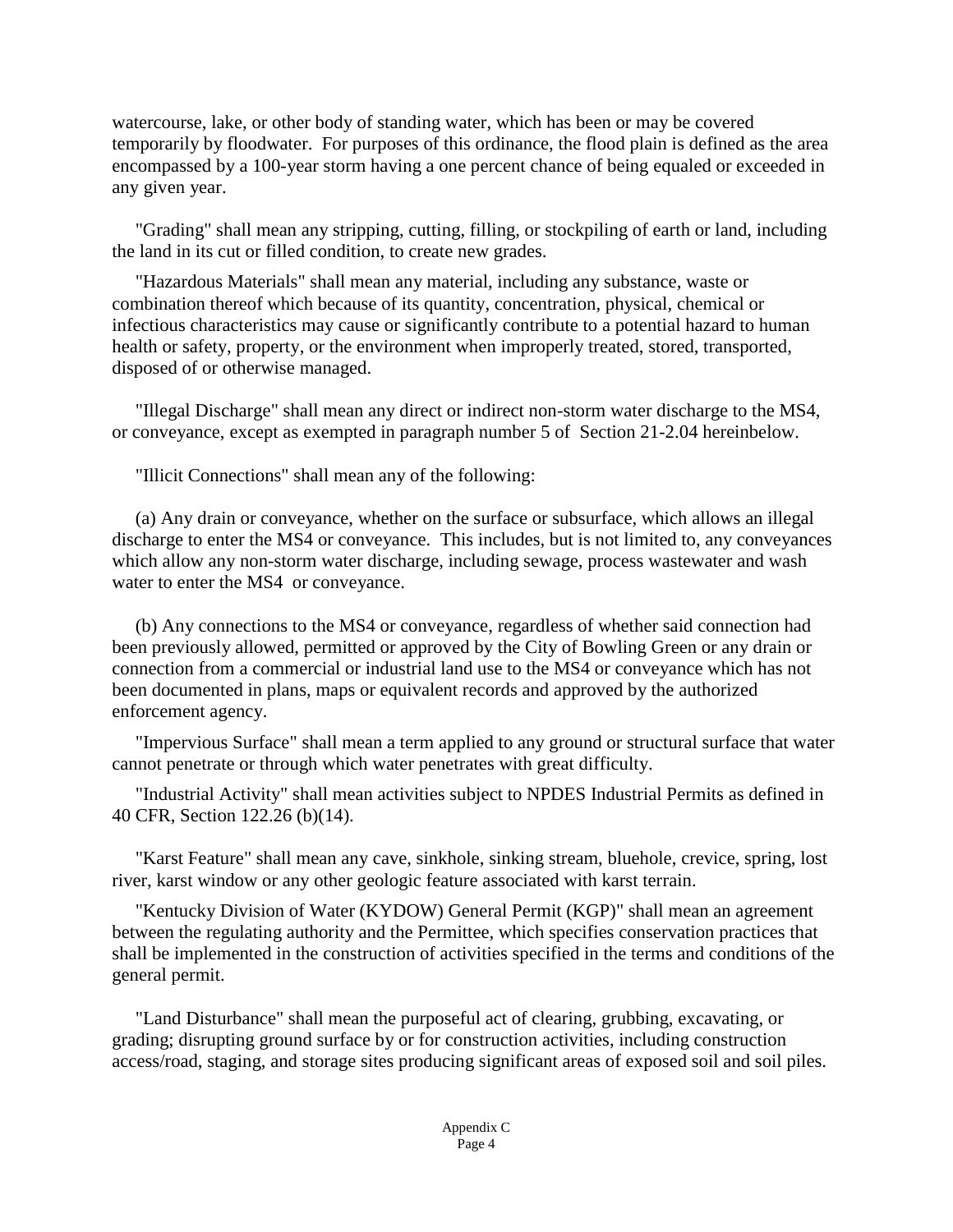"MS4" (Municipal Separate Storm Sewer System) shall mean any physical inlet, natural or manmade, conveyance, storage basins or outfalls in which storm water is induced, conveyed, stored or discharged.

"National Pollutant Discharge Elimination Systems (NPDES)" shall mean EPA's program to control the discharge of pollutants to waters of the United States. NPDES is a part of the Federal CWA, which requires point and non-point source dischargers to obtain permits. These permits are referred to as NPDES permits.

"Non-Storm Water Discharge" shall mean any discharge to the MS4 or any conveyance that is not composed entirely of naturally occurring storm water.

"Notice of Intent (NOI)" shall mean a formal notice to the EPA or a state agency having delegated NPDES authority that a construction project seeking coverage under a General Permit is about to begin.

"Notice of Termination (NOT)" shall mean a formal notice to the KYDOW having delegated NPDES authority that a construction project is complete and seeking release for the EPSC and the State General Permit.

"Overland Flow" shall mean surface runoff flowing over the land surface towards the MS4 or a conveyance.

"Perimeter Control" shall mean a barrier that prevents sediment from leaving a site by filtering sediment-laden runoff or diverting it to a sediment trap or basin.

"Permit Phasing" shall mean clearing a parcel of land in distinct phases, with the stabilization of each phase completed before the clearing of the next commences.

"Permittee" shall mean the "Person Responsible for the Land Disturbing Activity."

"Person" shall mean any individual, association, organization, partnership, firm, corporation or other entity recognized by law.

"Pollutant" shall mean anything that causes or contributes to a violation of applicable water quality standards. Pollutants may include, but are not limited to, paints, varnishes, solvents, oil or other automotive fluids, non-hazardous liquid and solid wastes, yard wastes, refuse, rubbish, garbage, litter or other discarded or abandoned objects and accumulations, sediment and detergents so that same may cause or contribute to pollution. Pollutants may also include, but are not limited to, floatables, pesticides, herbicides, and fertilizers, hazardous substances and wastes, sewage, fecal coliform and pathogens, dissolved and particulate metals, animal wastes, wastes and residues that result from constructing a building or structure, and noxious or offensive matter of any kind.

"Premises" shall mean any building, lot, parcel of land, easement or portion of land, whether improved or unimproved, including adjacent sidewalks and parking strips.

"Public Storm Drain" shall mean the drain system provided by and maintained by the City of Bowling Green that is designed to help convey naturally occurring storm water runoff. It also provides inlets for water to travel to holding areas attempting to remove excessive water from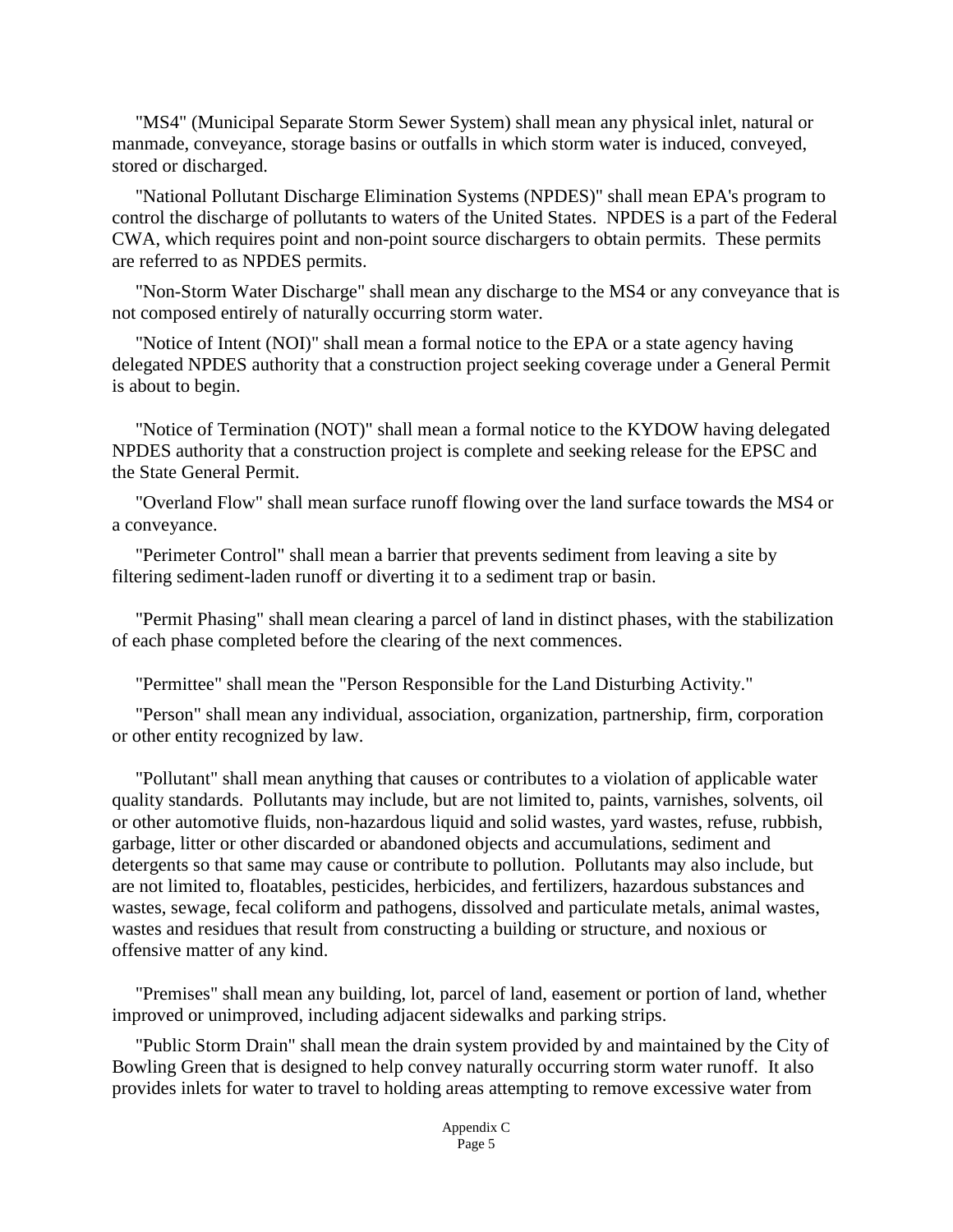streets and other areas.

"Sediment" shall mean solid material, both mineral and organic, that in suspension is being transported or has been moved from its site of origin by air, water, or gravity as a product of erosion.

"Sediment Control" shall mean measures that prevent eroded soil or other material from leaving the site.

"Site" shall mean a parcel of land or a contiguous combination thereof, where grading work is performed as a single unified operation subject to erosion of sedimentation as a result of cutting, filling, grading, or other disturbance of the soil.

"Site Development Permit" shall mean a permit issued by the City of Bowling Green for the construction or alteration of ground improvements and structures for the control of erosion, runoff, and grading.

"Stabilization" shall mean the use of practices that prevent exposed soil from eroding or establishment of vegetative cover (80% coverage or better).

"Start of Construction" shall mean the first land-disturbing activity associated with a development, including land preparation such as clearing, grading, filling; installation of streets and walkways; excavation for basements, footings, piers, or foundations; erection of temporary forms; and installation of accessory buildings such as garages.

"Storm Drainage System" shall mean drainage facilities by which storm water is collected and/or conveyed, including but not limited to, any roads with drainage systems, municipal streets, gutters, curbs, inlets, piped storm drains, pumping facilities, retention and detention basins, natural and human-made or altered drainage channels, reservoirs, drain wells, karst feature or other conveyance.

"Storm Water" shall mean any surface flow, runoff, ponding or drainage from any form of precipitation.

"Storm Water Management Plan (SWMP)" shall mean a plan that is based on hydrologic and hydraulic calculations to determine flood stage and required improvement to minimize impacts by development.

"Storm Water Pollution Prevention Plan (SWPPP)" shall mean a plan required by storm water regulations or permits that includes site map(s), an identification of construction/contractor activities that could cause pollutants in the storm water, and a description of measures or practices to control these pollutants. This is synonymous with the term "BMP Plan" used in the KYDOW General Permit.

"Temporary Protection" shall mean short-term stabilization of erosive sediment producing areas.

"Utility General Permit" shall mean the agreement between the MS4 Municipality and the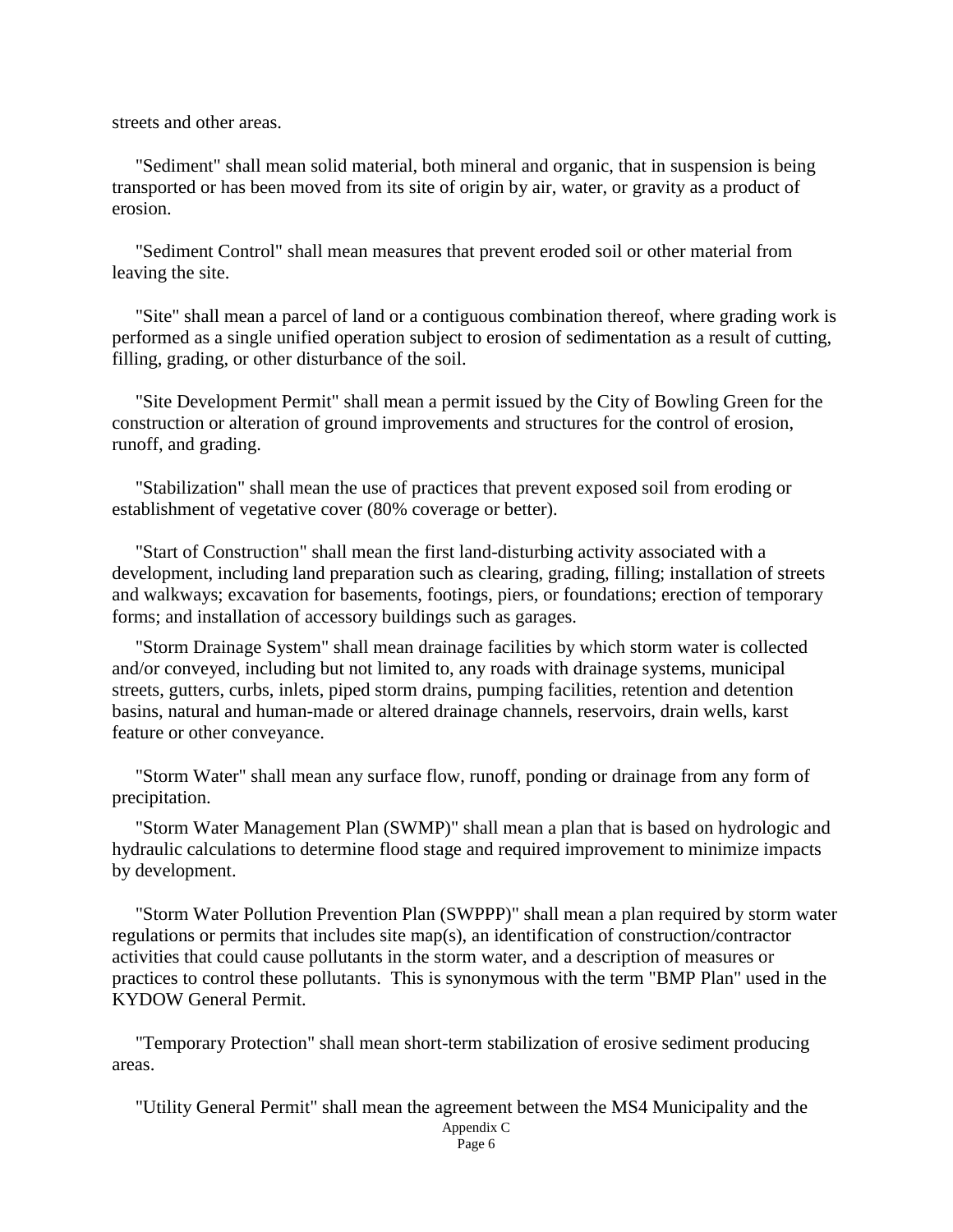local municipal separate storm sewer system utilities stating that Phase II regulations shall be applied and implemented.

"Vegetative Protection" shall mean stabilization of erosive or sediment producing areas by covering the soil with any of the following materials: permanent seeding for long-term vegetative cover, short-term seeding for temporary vegetative cover, sodding, producing areas covered with a turf of perennial sod-forming grass, tree planting, or other planting.

"Wastewater" shall mean any water or other liquid, other than naturally occurring storm water discharged from premises.

"Watercourse" shall mean any body of water or conveyance, including but not limited to lakes, ponds, rivers, creeks, streams, karst features, drainage basins or bodies of water delineated by the City of Bowling Green.

"Waterway" shall mean a channel that directs surface runoff to a watercourse or conveyance.

"Watershed" shall mean the land area from which surface runoff drains into a stream channel, system of stream channels or karst feature.

## **2. Abbreviations and Acronyms**

| ADT         | Average Daily Traffic                             |
|-------------|---------------------------------------------------|
| ARAP        | <b>Aquatic Resource Alteration Permit</b>         |
| <b>BFM</b>  | <b>Bonded Fiber Matrix</b>                        |
| <b>BGUB</b> | <b>Bowling Green Utilities Board</b>              |
| <b>BMP</b>  | <b>Best Management Practice</b>                   |
| BOD         | <b>Biochemical Oxygen Demand</b>                  |
| BS          | <b>Bank Stabilization</b>                         |
| BZ          | <b>Buffer Zones</b>                               |
| СB          | Continuous Berms                                  |
| CD          | <b>Check Dams</b>                                 |
| CL          | <b>Channel Lining</b>                             |
| COS I       | <b>Chemical Oxygen Demand</b>                     |
| CRS         | <b>Construction Road Stabilization</b>            |
| DB          | Detention Basin                                   |
| DO          | Dissolved Oxygen                                  |
| EPA         | <b>Environmental Protection Agency</b>            |
| EPP         | <b>Erosion Prevention Practices</b>               |
| <b>EPSC</b> | <b>Erosion Prevention and Sediment Control</b>    |
| G           | Geotextiles                                       |
| <b>GHP</b>  | Good Housekeeping Practices                       |
| HAZWOPER    | Hazardous Waste Operations and Emergency Response |
| <b>KDOW</b> | Kentucky Division of Water                        |
| <b>KDWM</b> | Kentucky Division of Waste Management             |
| <b>KUB</b>  | Kentucky Utilities Board                          |
| М           | Mulching                                          |
| MS4         | Municipal Separate Storm Sewer System             |
| <b>MSD</b>  | <b>Marine Sanitation Device</b>                   |
|             |                                                   |